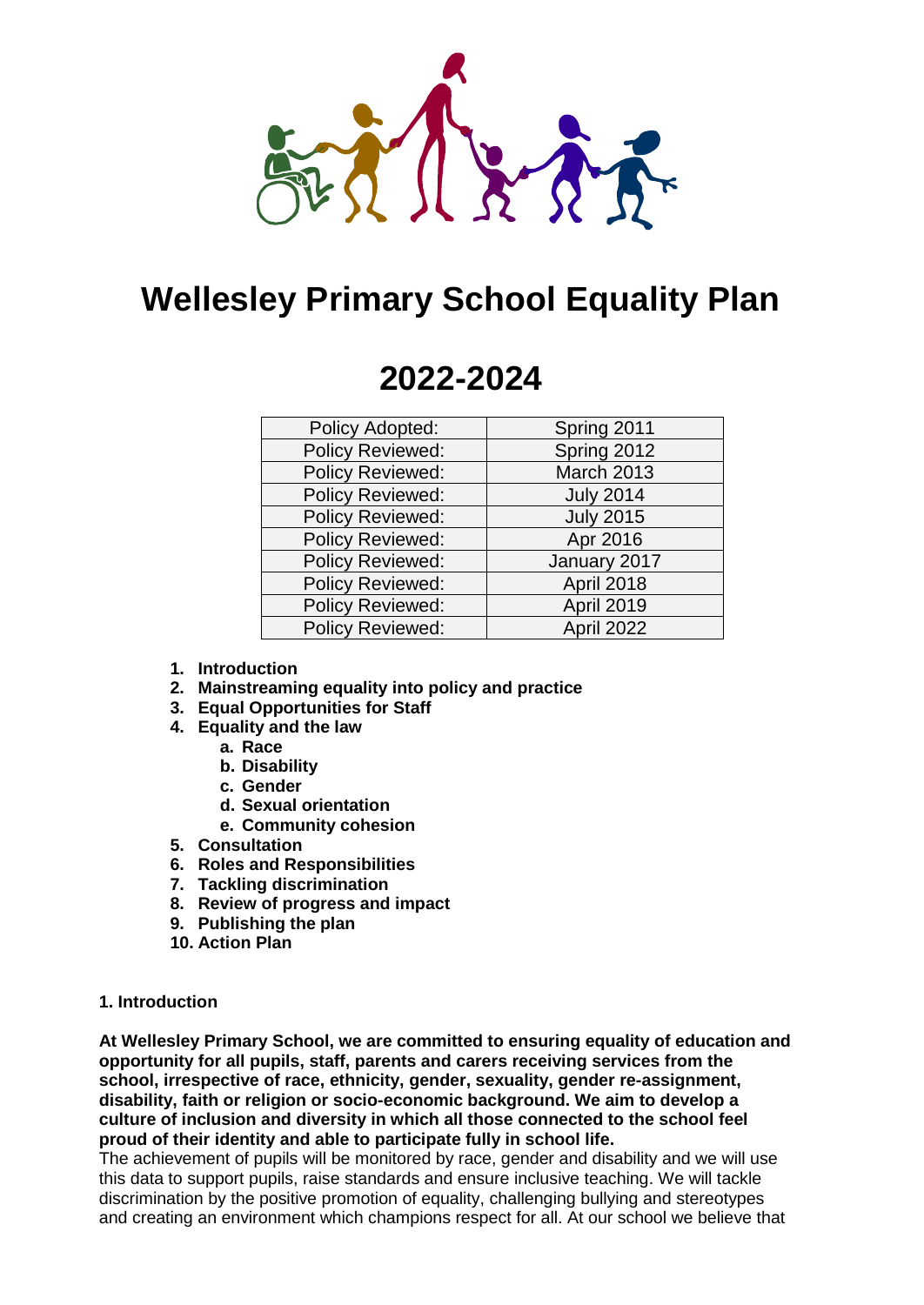diversity is a strength, which should be respected and celebrated by all those who learn, teach and visit here.

## **2. Mainstreaming equality into policy and practice**

As well as the specific actions set out beneath this plan, the school operates equality of opportunity in its day to day practice in the following ways.

## **Teaching and learning**

We aim to provide all our pupils with the opportunity to succeed, and to reach the highest level of personal achievement. To do this, we will:

- Use contextual data to improve the ways in which we provide support to individuals and groups of pupils;
- Monitor achievement data by ethnicity, gender and disability and action any gaps;
- Take account of the achievement of all pupils when planning for future learning and setting challenging targets;
- Ensure equality of access for all pupils and prepare them for life in a diverse society;
- Promote attitudes and values that will challenge racist and other discriminatory behaviour or prejudice;
- Provide opportunities for pupils to appreciate their own culture and celebrate the diversity of other cultures;
- Seek to involve all parents in supporting their child's education;
- Encourage classroom and staffroom discussion of equality issues which reflect on social stereotypes, expectations and the impact on learning;
- Include teaching and classroom-based approaches appropriate for the whole school population, which are inclusive and reflective of our pupils.

## **Admissions and Exclusions**

Our admissions arrangements are the responsibility of the Local Authority and are fair and transparent, and do not discriminate on race, gender, disability or socio-economic factors.

Exclusions will always be based on the school's Behaviour Policy. We will closely monitor exclusions to avoid any potential adverse impact and ensure any discrepancies are identified and dealt with.

#### **3. Equal Opportunities for Staff**

We are committed to the implementation of equal opportunities principles and the monitoring and active promotion of equality in all aspects of staffing and employment.

All staff appointments and promotions are made on the basis of merit and ability and in compliance with the law.

#### **Employer Duties**

As an employer we need to ensure that we eliminate discrimination and harassment in our employment practice and actively promote equality across all groups within our workforce.

Equality aspects such as gender, race, ethnicity, disability, preferred sexuality, gender reassignment and faith or religion are considered when appointing staff and particularly when allocating Teaching and Learning Responsibilities (TLR) or re-evaluating staff structures, to ensure decisions are free of discrimination.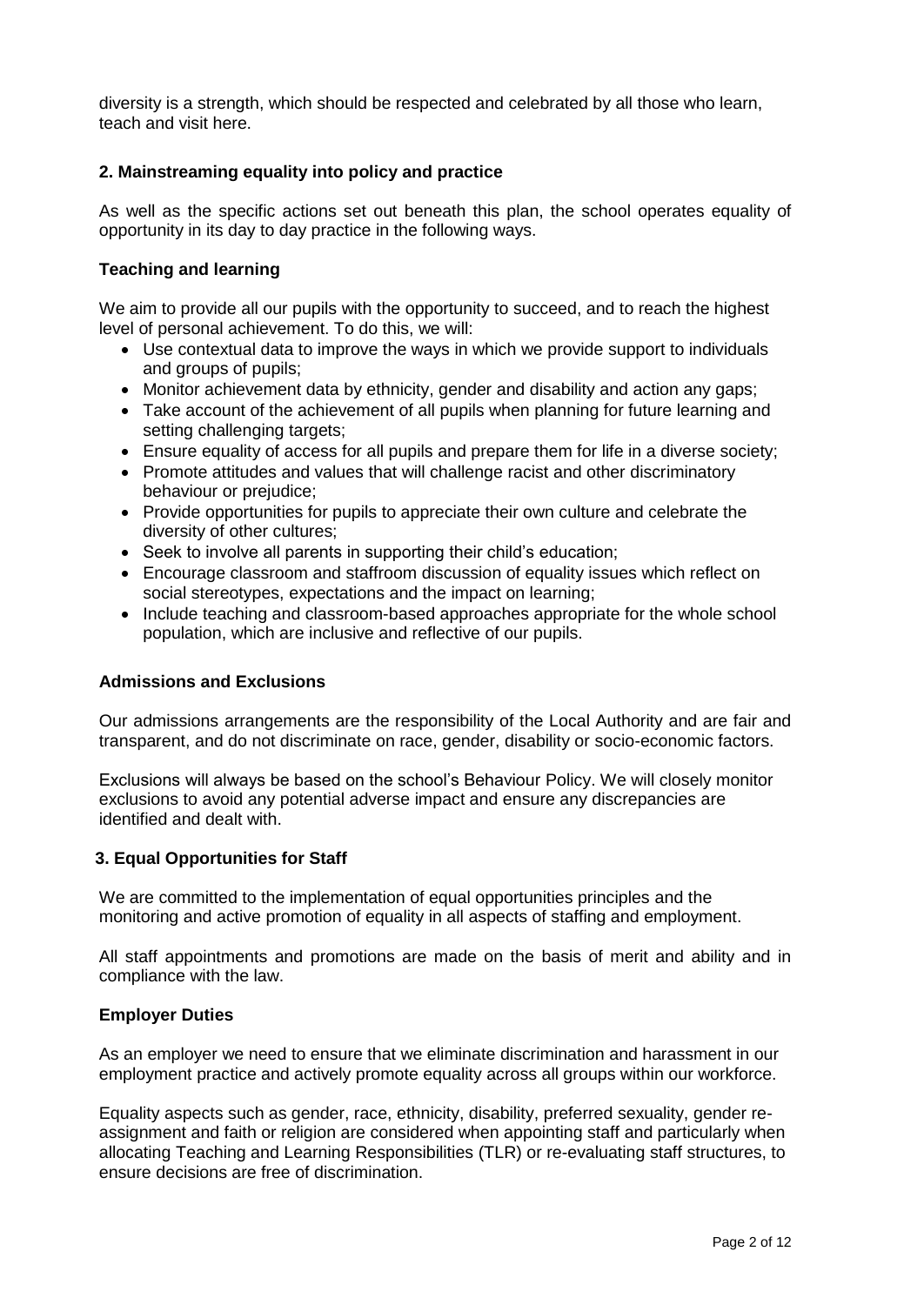# **4. Equality and the Law**

There are a number of statutory duties that must be met by every school in line with legislation from the Race Relations (Amendment) Act (2000), Disability Equality Duty (2005) and Equality Act (2006).

The action plan at the end of this Equality Plan outlines the actions we will take to meet the general duties detailed below.

## **4a. Race Equality**

**This section should be read in Conjunction with the school's Racial Incidents Policy.** This section of the plan reflects the general and specific duties of schools as detailed in The Race Relations Act 1976 and as amended by The Race Relations (Amendment) Act 2000.

The General Race Equality Duty requires us to have due regard to the need to:

- **Eliminate racial discrimination:**
- Promote equality of opportunity;
- Promote good relations between people of different racial groups.

Under our specific duty we will:

- Prepare an Equality Plan which includes our written policy for race equality;
- Assess the impact of our policies, including this Plan, on pupils, staff and parents by ethnicity including, in particular, the achievement levels of these pupils;
- Monitor the impact our plans and policies have on such pupils, staff and parents towards raising the achievement of minority ethnic groups.

#### **4b. Disability**

This section should be read in conjunction with the school's Special Educational Needs Policy and Accessibility Strategy.

#### **Definition of Disability**

The Disability Discrimination Act 2005 (DDA) defines a disabled person as someone who has 'a physical or mental impairment which has a substantial or long-term adverse effect on his or her ability to carry out normal day-to-day activities'.

The DDA 2005 has also extended the definition of disability as follows:

- People with HIV, multiple sclerosis and cancer (although not all cancers) are deemed disabled before they experience the long-term and substantial adverse effect on their activities;
- Section 18 has been amended so that individuals with a mental illness no longer have to demonstrate that it is "clinically well-recognised", although the person must still demonstrate a long-term and substantial adverse impact on his/her ability to carry out normal day-to-day activities.

## **Legal Duties**

The Disability Discrimination Act (DDA) 2005 placed a general duty on schools, requiring them to have due regard for the following when carrying out and delivering services:

- Promoting equality of opportunity between disabled people and other people;
- Eliminating discrimination and harassment of disabled people that is related to their disability;
- Promoting positive attitudes towards disabled people;
- Encouraging participation in public life by disabled people;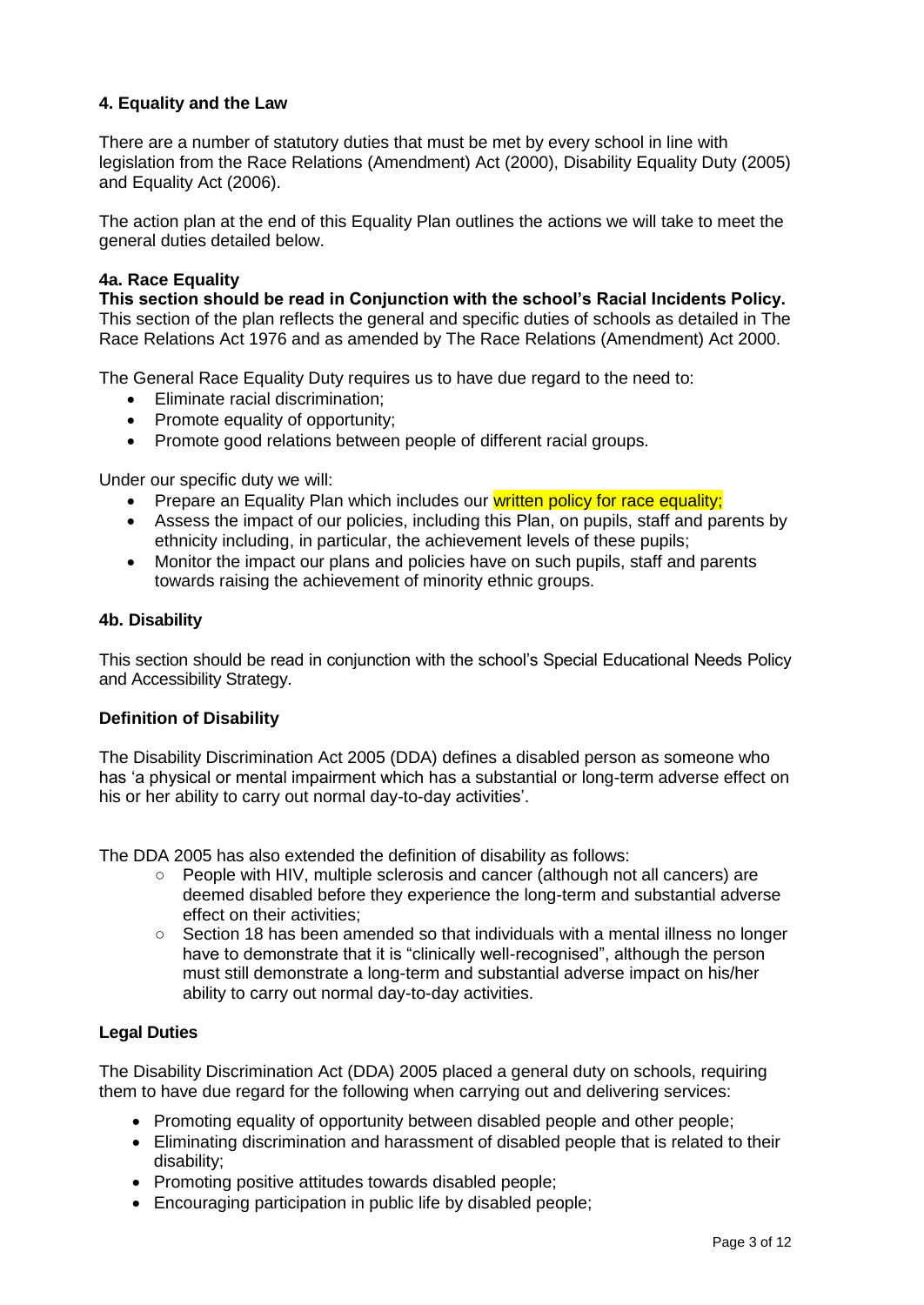Taking steps to meet disabled people's needs, even if this requires more favourable treatment.

Under our specific duty we will**:**

 Prepare and publish an Equality Plan which covers the requirements for a Disability Equality Scheme identifying our disability equality goals and actions to meet them;

## **4c. Gender Equality**

The Gender Equality Duty 2006 places a general and specific duty on schools to eliminate unlawful discrimination and harassment on the grounds of gender and to promote equality of opportunity between female and male pupils and between women and men and transgender people.

Under our general duty we will actively seek to:

- Eliminate unlawful discrimination and harassment on grounds of sex and gender reassignment;
- Promote equality between men and women.

Under our specific duty we will**:**

- Prepare and publish an Equality Plan which covers the requirements for a Gender Equality Scheme identifying our gender equality goals and actions to meet them;
- Review and revise this Scheme every three years.

#### **4d. Sexual Orientation**

The Equality Act 2006 made provision for regulations to be introduced to extend protection against discrimination on grounds of religion or belief to sexual orientation.

The Equality Act (Sexual Orientation) Regulations 2007 came into force on 30 April 2007, and they make discrimination unlawful in the area of goods, facilities and services on grounds of sexual orientation. For schools this means admissions, benefits and services for pupils and treatment of pupils.

#### **4e. Community Cohesion**

Community cohesion encompasses promoting good relations between pupils from different races, faiths / beliefs and socio-economic backgrounds.

#### **5. Consultation and Involvement**

It is a requirement that the development of this plan and the actions within it have been informed by the input of staff, pupils and parents and carers. We have achieved this by using the following to shape the plan:

- Feedback from the annual parent questionnaire, parents' evening, parent-school forum meetings or governors' parent-consultation meeting;
- Input from staff through staff meetings / INSET;
- Feedback from the school council, PSHE lessons, whole school surveys on children's attitudes to self and school;
- Issues raised in annual reviews or reviews of progress on Personal Plans/Personalized Provision Maps, mentoring and support;
- Feedback at Governing body meetings.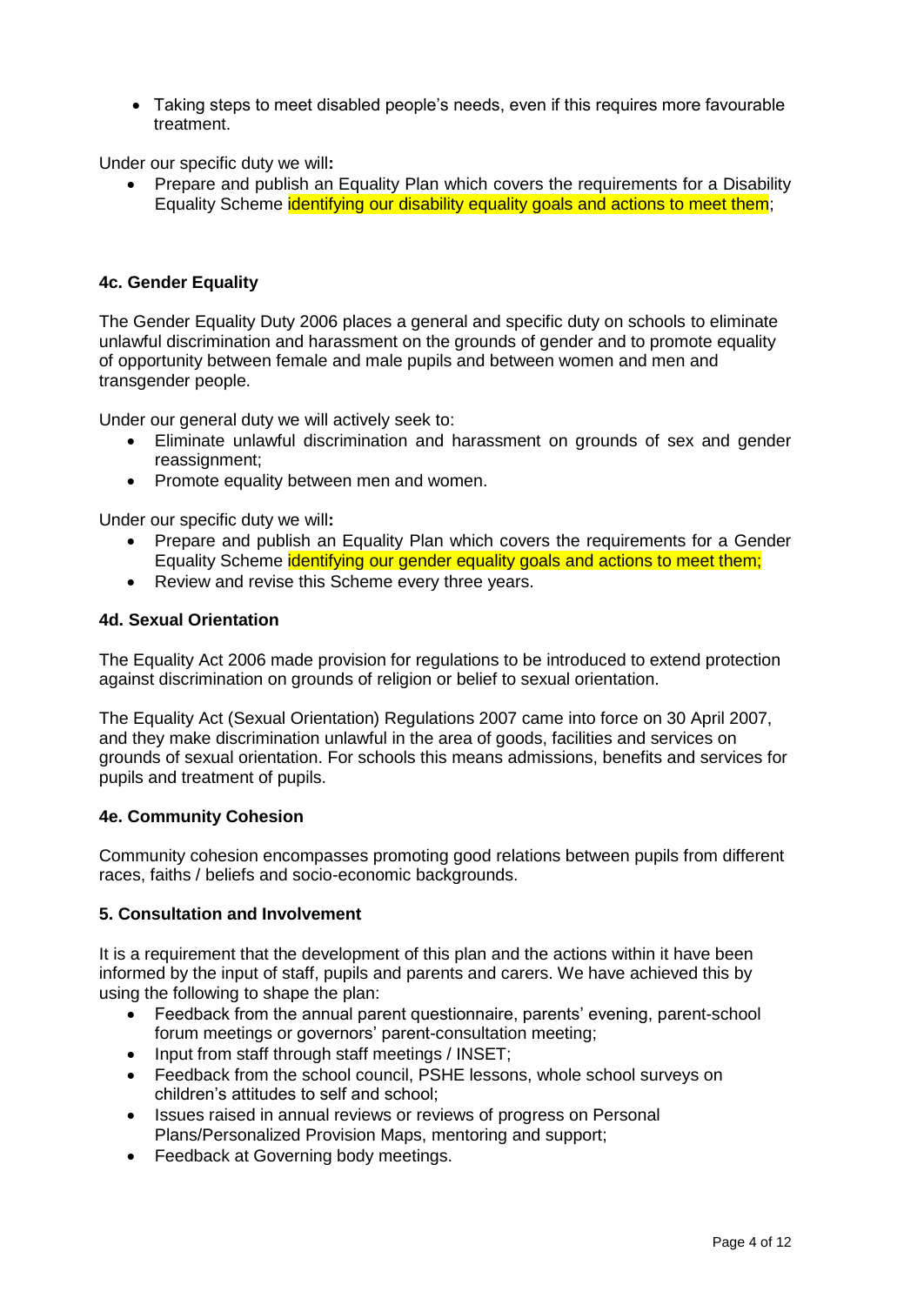# **6. Roles and Responsibilities**

## **The role of governors**

- The governing body has set out its commitment to equal opportunities in this plan and it will continue to do all it can to ensure that the school is fully inclusive to pupils, and responsive to their needs based on race, gender and disability.
- The governing body seeks to ensure that people are not discriminated against when applying for jobs at our school on grounds of race, gender or disability.
- The governors take all reasonable steps to ensure that the school environment gives access to people with disabilities, and also strive to make school communications as inclusive as possible for parents, carers and pupils.
- The governors welcome all applications to join the school, whatever a child's socioeconomic background, race, gender or disability.
- The governing body ensures that no child is discriminated against whilst in our school on account of their race, gender or disability.

#### **The role of the headteacher**

- It is the headteacher's role to implement the school's Equality Plan and s/he is supported by the governing body in doing so.
- It is the headteacher's role to ensure that all staff are aware of the Equality Plan, and that teachers apply these guidelines fairly in all situations.
- The headteacher ensures that all appointments panels give due regard to this plan, so that no-one is discriminated against when it comes to employment or training opportunities.
- The headteacher promotes the principle of equal opportunity when developing the curriculum, and promotes respect for other people and equal opportunities to participate in all aspects of school life.
- The headteacher treats all incidents of unfair treatment and any incidents of bullying or discrimination, including racist incidents, with due seriousness.

## **The role of all staff: teaching and non-teaching**

- All staff will ensure that all pupils are treated fairly, equally and with respect, and will maintain awareness of the school's Equality Plan.
- All staff will strive to provide material that gives positive images based on race, gender and disability, and challenges stereotypical images.
- All staff will challenge any incidents of prejudice, racism or homophobia, and record any serious incidents, drawing them to the attention of the headteacher.
- Teachers support the work of ancillary or support staff and encourage them to intervene in a positive way against any discriminatory incidents.

## **7. Tackling Discrimination**

Harassment on account of race, gender, disability, sexuality or gender reassignment is unacceptable and is not tolerated within the school environment.

All staff are expected to deal with any discriminatory incidents that may occur. They are expected to know how to identify and challenge prejudice and stereotyping; and to support the full range of diverse needs according to a pupil's individual circumstances.

Racist and homophobic incidents and other incidents of harassment or bullying are dealt with by the member of staff present, escalating to a class teacher / headteacher where necessary. All incidents are reported to the headteacher and racist incidents are reported to the governing body and local authority on a termly basis.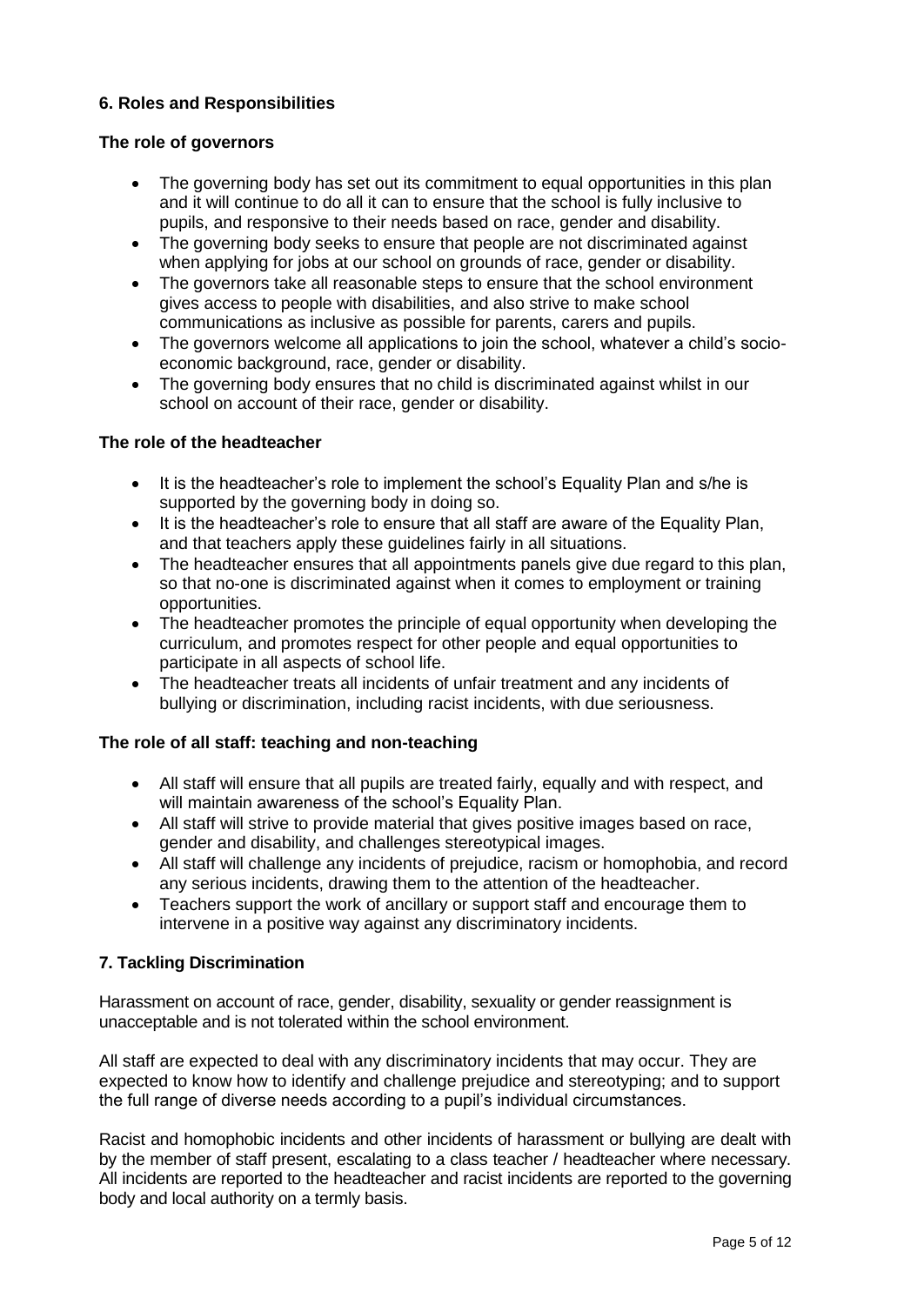## **What is a discriminatory incident?**

Harassment on grounds of race, ethnicity, gender, disability, sexuality or gender reassignment, or other factors such as socio-economic status, can take many forms including verbal or physical abuse, name calling, exclusion from groups and games, unwanted looks or comments, jokes and graffiti.

A racist incident is defined by the Stephen Lawrence Inquiry Report (1999) as: 'any incident which is perceived to be racist by the victim or any other person'.

## **Types of discriminatory incident**

Types of discriminatory incidents that can occur are:

- Physical assault against a person or group because of their colour, ethnicity, nationality, disability, sexual orientation or gender;
- Use of derogatory names, insults and jokes;
- Racist, sexist, homophobic or discriminatory graffiti;
- Provocative behaviour such as wearing racist, sexist, homophobic or discriminatory badges or insignia;
- Bringing discriminatory material into school;
- Verbal abuse and threats;
- Incitement of others to discriminate or bully due to victim's race, disability, gender or sexual orientation;
- Discriminatory comments in the course of discussion;
- Attempts to recruit others to discriminatory organisations and groups;
- Ridicule of an individual for difference e.g. food, music, religion, dress etc;
- Refusal to co-operate with other people on grounds of race, gender, disability or sexual orientation.

#### **Responding to and reporting incidents**

It should be clear to pupils and staff how they report incidents. All staff, teaching and nonteaching, should view dealing with incidents as vital to the well-being of the whole school.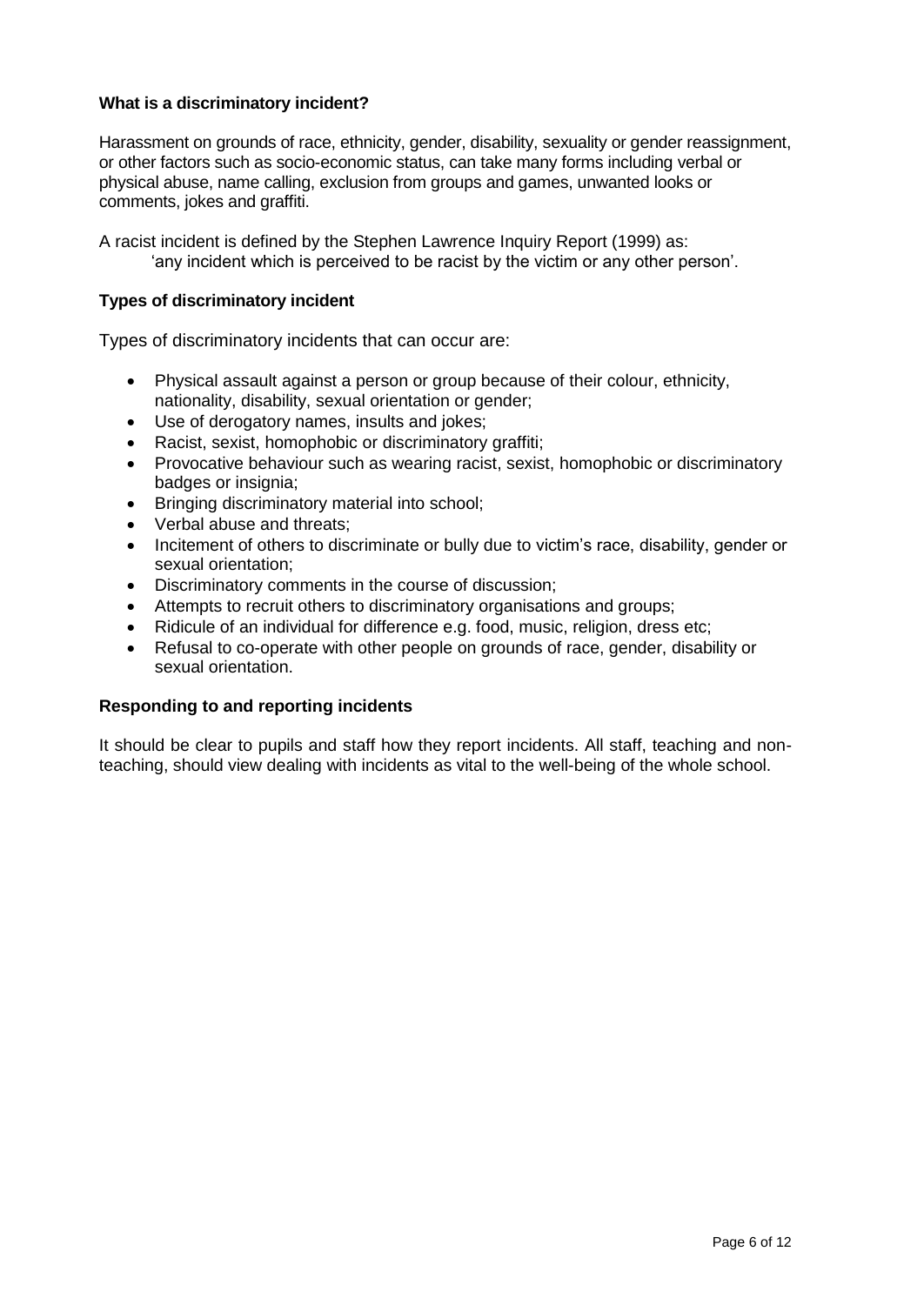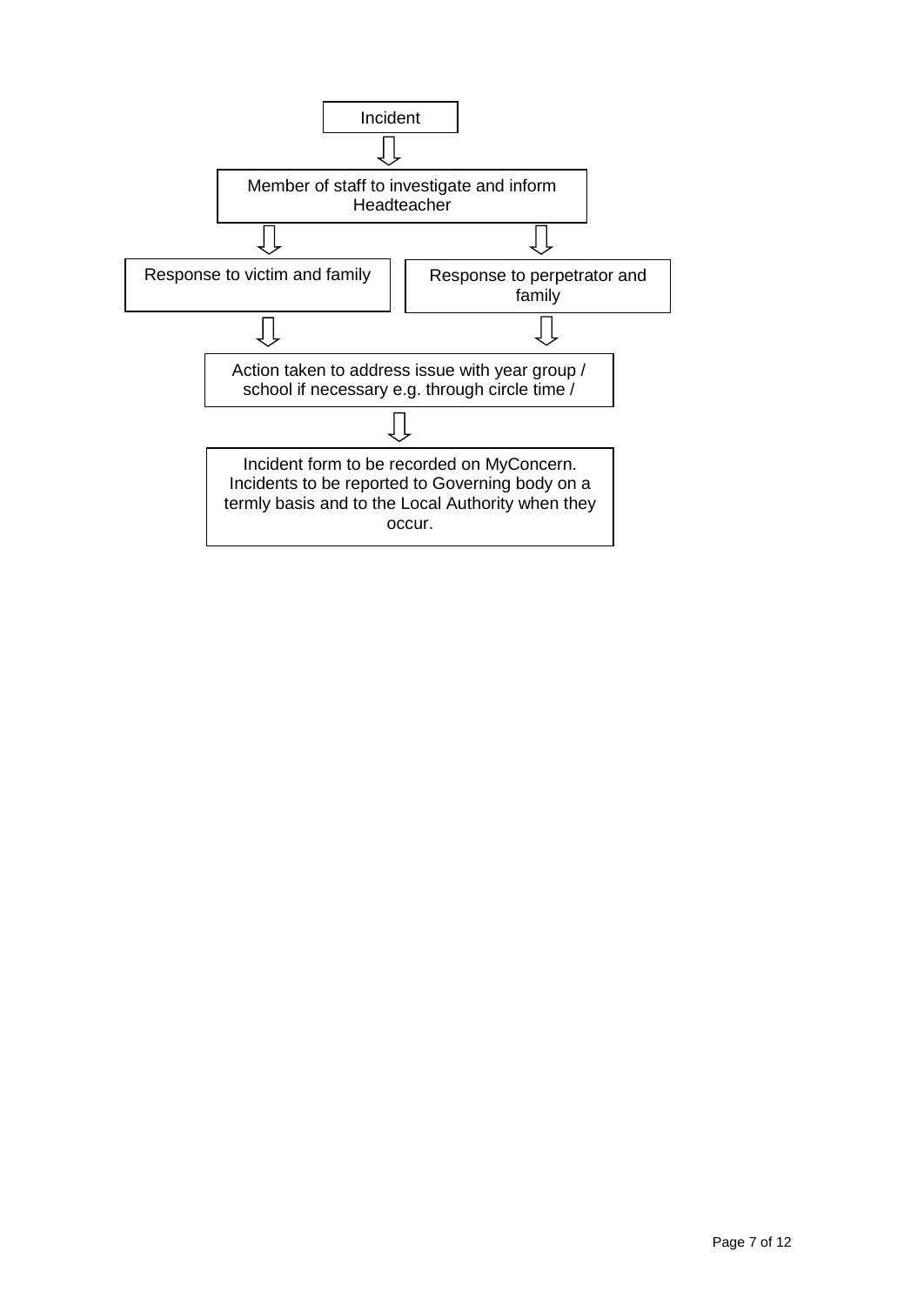## **8. Review of Progress and Impact**

The Plan has been agreed by our Governing Body. We have a rolling programme for reviewing our school policies and their impact. In line with legislative requirements, we will review progress against our Equality Plan annually and review the entire plan and accompanying action plan on a three year cycle.

We make regular assessments of pupils' learning and use this information to track pupil progress. As part of this process, we regularly monitor achievement by ethnicity, gender and disability, to ensure that all groups of pupils are making the best possible progress, and take appropriate action to address any gaps.

# **9. Publishing the Scheme**

In order to meet the statutory requirements to publish a Disability Equality Scheme and Gender Equality Scheme, we will:

- Publish our plan on the school website;
- Make sure hard copies are available.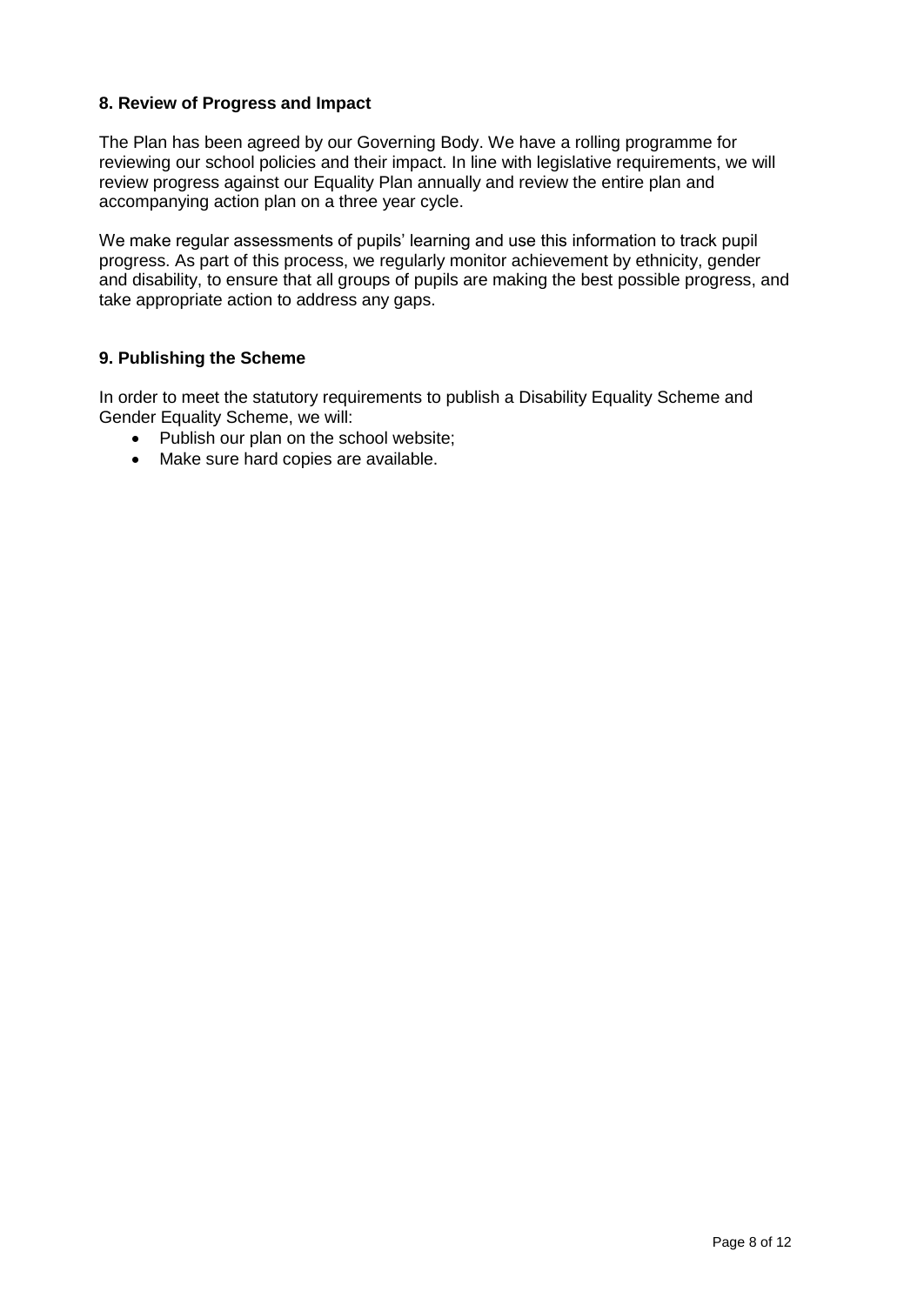| <b>Equality</b><br><b>Strand</b> | <b>Action</b>                                                                                                                                                           | How will the impact of the<br>action be monitored?                                                                                                | Who is<br>responsible<br>for<br>implementing | <b>What are</b><br>the<br>timeframes | <b>Early success</b><br>indicators                                                                                                                                                              |
|----------------------------------|-------------------------------------------------------------------------------------------------------------------------------------------------------------------------|---------------------------------------------------------------------------------------------------------------------------------------------------|----------------------------------------------|--------------------------------------|-------------------------------------------------------------------------------------------------------------------------------------------------------------------------------------------------|
| All                              | Publish and promote the Equality Plan through<br>the school website, newsletter and staff<br>meetings.                                                                  | <b>Question equality in annual</b><br>surveys.                                                                                                    | Governing<br>body/<br><b>Headteacher</b>     | Annually                             | Staff are familiar with<br>the principles of the<br><b>Equality Plan and use</b><br>them when planning<br>lessons, creating<br>class room displays<br>Parents are aware of<br>the Equality Plan |
| All                              | Monitor and analyse pupil achievement by race,<br>gender and disability and act on any trends or<br>patterns in the data that require additional<br>support for pupils. | Achievement data analysed<br>by race, gender and<br>disability                                                                                    | Headteacher /<br>Governing<br>body           | <b>Annually in</b><br>July           | <b>Analysis of teacher</b><br>assessments / annual<br>data demonstrates<br>the gap is narrowing<br>for equality groups                                                                          |
| All                              | Ensure that the curriculum promotes role<br>models that young people positively identify<br>with in terms of race, gender and disability.                               | <b>Discussions with children</b><br>indicate they have an equal<br>respect for all individuals<br>both inside and outside the<br>school community | Headteacher/<br>teachers                     | Ongoing                              | <b>Discussions with</b><br>children indicate they<br>have an equal respect<br>for all individuals<br>both inside and<br>outside the school<br>community                                         |
| All                              | Ensure that displays in classrooms and<br>corridors promote diversity in terms of race,<br>gender and disability.                                                       | <b>Visual monitoring of school</b><br>displays/ Discussions with<br>children and staff to assess<br>their impact                                  | Headteacher/<br>teachers                     | Ongoing                              | <b>Children have</b><br>positive view of<br>others both inside<br>and outside the<br>school community                                                                                           |
| All                              | Audit school policies on a regular basis to<br>ensure that there are no discriminatory<br>policies, phrases, procedures or practices.                                   | All school policies<br>reviewed each year are<br>audited and made free of<br>discrimination in terms of                                           | Headteacher /<br>Governing<br>body           | Ongoing                              | <b>Written information</b><br>and school policies<br>are free of disability<br>discrimination in                                                                                                |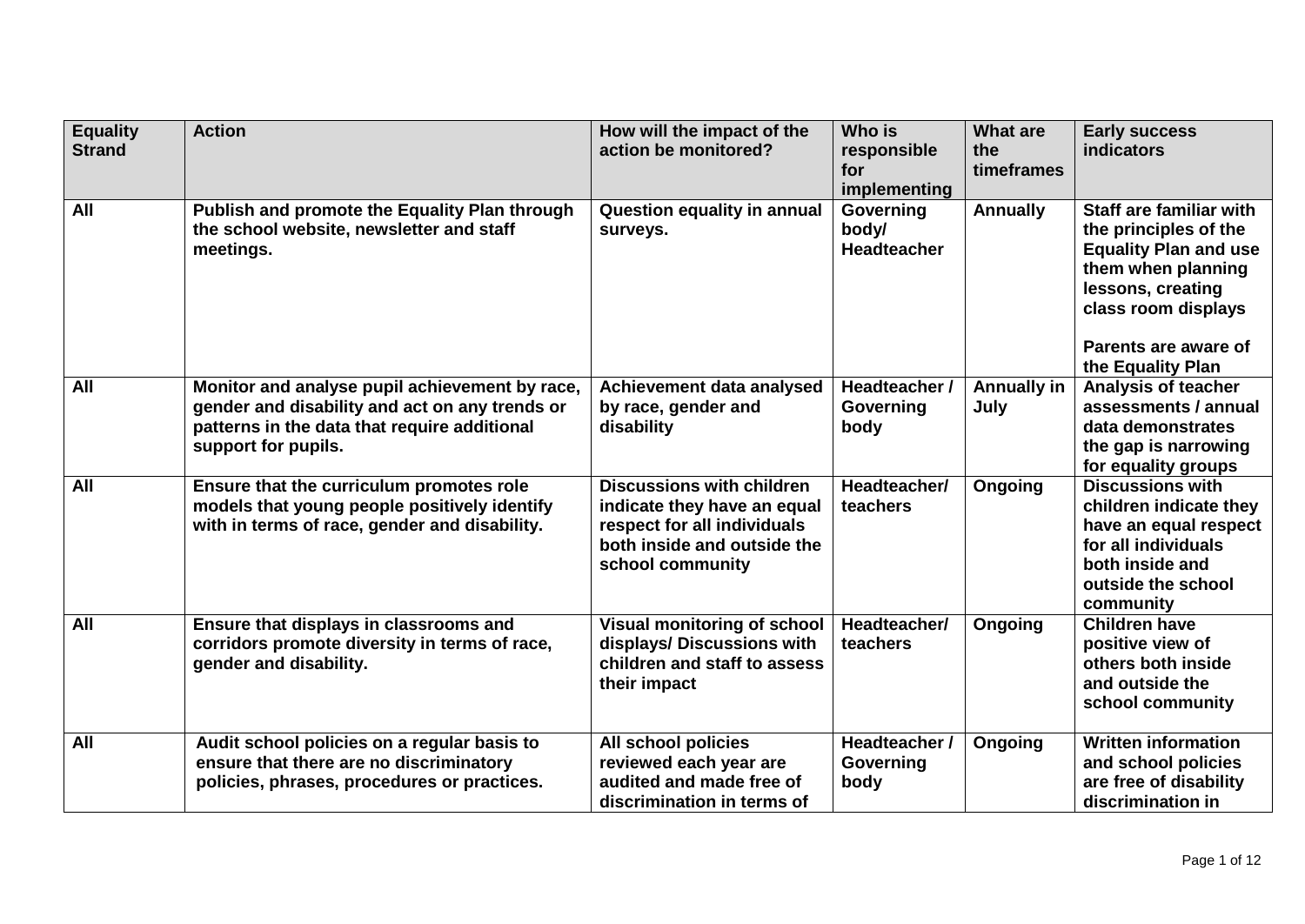| <b>Equality</b><br><b>Strand</b>       | <b>Action</b>                                                                                                                                                                                      | How will the impact of the<br>action be monitored?                                                                                                                                                                                                                                                                                                       | Who is<br>responsible<br>for<br>implementing                           | <b>What are</b><br>the<br>timeframes          | <b>Early success</b><br><b>indicators</b>                                                                                                                       |
|----------------------------------------|----------------------------------------------------------------------------------------------------------------------------------------------------------------------------------------------------|----------------------------------------------------------------------------------------------------------------------------------------------------------------------------------------------------------------------------------------------------------------------------------------------------------------------------------------------------------|------------------------------------------------------------------------|-----------------------------------------------|-----------------------------------------------------------------------------------------------------------------------------------------------------------------|
|                                        |                                                                                                                                                                                                    | phrases, procedures and<br>practices.                                                                                                                                                                                                                                                                                                                    |                                                                        |                                               | terms of policies,<br>phrases, procedures<br>and practices.                                                                                                     |
| <b>All</b>                             | Ensure all pupils are given the opportunity to<br>make a positive contribution to the life of the<br>school e.g. through involvement in the School<br>Council, class assemblies, fund raising etc. | <b>Representation monitored</b><br>by race, gender, disability<br>through an annual audit                                                                                                                                                                                                                                                                | <b>Member of</b><br>staff leading<br>on school<br>council/<br>teachers | Ongoing                                       | Fair diversity of<br>children contributing<br>to school life                                                                                                    |
| Race<br><b>Equality</b><br><b>Duty</b> | Identify, respond to and report racist incidents<br>as outlined in the Plan. Report the figures to the<br>Governing body on a termly basis and to the LA<br>as they occur.                         | The Headteacher /<br>Governing body will use<br>data collected about racist<br>incidents to assess the<br>impact of the school's<br>response to incidents i.e.<br>have whole school / year<br>group approaches led to a<br>decrease in incidents, can<br>repeat perpetrators be<br>identified, are pupils and<br>parents satisfied with the<br>response? | Headteacher /<br>Governing<br>body                                     | <b>Reporting:</b><br>December,<br>April, July | <b>Teaching staff are</b><br>aware of and respond<br>to racist incidents<br><b>Consistent nil</b><br>reporting is<br>challenged by the<br><b>Governing Body</b> |
| Race<br><b>Equality</b>                | Actively celebrate different faiths through<br>assemblies.                                                                                                                                         | <b>Monitoring of assembly</b><br>overviews will show that a<br>range of different faiths<br>and cultures are being<br>celebrated.                                                                                                                                                                                                                        | Headteacher/<br><b>Key Stage</b><br><b>Leaders</b>                     | Ongoing                                       | Children will be able<br>to talk about different<br>religions or cultural<br>activities                                                                         |
| All                                    | As and when needed make written materials<br>available in alternative formats for:<br>a) disabled parents/careers and Governors;<br>b) non-English speaking parents/carers<br>and Governors        | The school will monitor the<br>number of requests it<br>receives for alternative<br>formats of written materials<br>The school will track and<br>monitor the progress made                                                                                                                                                                               | Headteacher/<br><b>SENCo</b>                                           | Ongoing                                       | <b>Effective delivery of</b><br>information for<br>disabled people in the<br>school community is<br>provided.                                                   |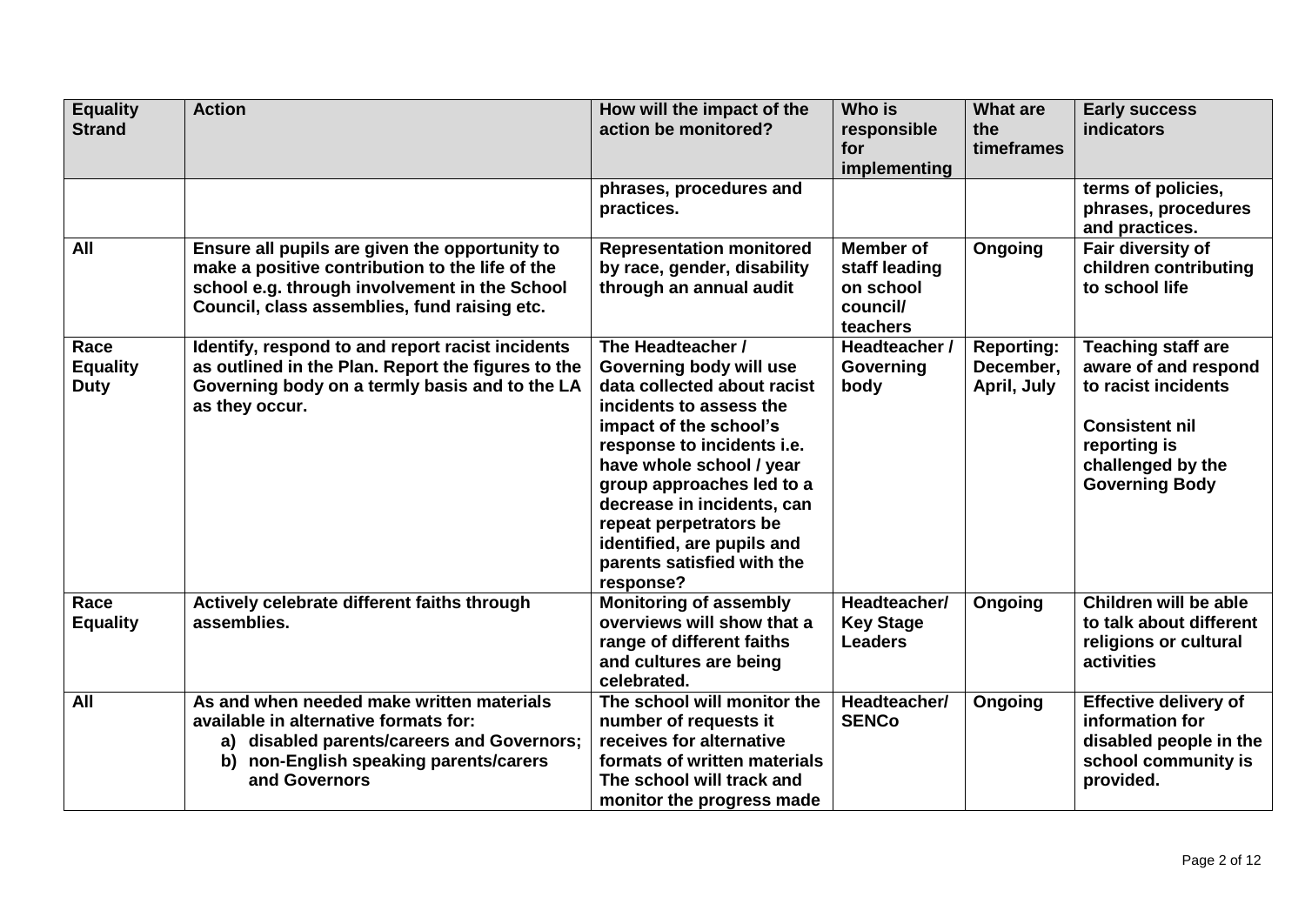| <b>Equality</b><br><b>Strand</b> | <b>Action</b>                                                                                                                                | How will the impact of the<br>action be monitored?                                                                                                                                                                                                         | Who is<br>responsible<br>for<br>implementing                                                                                                   | <b>What are</b><br>the<br>timeframes | <b>Early success</b><br>indicators                                                                          |
|----------------------------------|----------------------------------------------------------------------------------------------------------------------------------------------|------------------------------------------------------------------------------------------------------------------------------------------------------------------------------------------------------------------------------------------------------------|------------------------------------------------------------------------------------------------------------------------------------------------|--------------------------------------|-------------------------------------------------------------------------------------------------------------|
|                                  |                                                                                                                                              | for pupils who require<br>written materials to be<br>made in a different format                                                                                                                                                                            |                                                                                                                                                |                                      |                                                                                                             |
| <b>Disability</b>                | Ensure all children are able to access the full<br>curriculum within and outside of school<br>through use of reasonable adjustments          | All children will be<br>monitored by teaching staff<br>and senior leaders<br>throughout the school year<br>to ensure that they have<br>full access to the<br>curriculum. Modifications<br>will be made to provide for<br>those who struggle with<br>access | All staff led<br>by<br><b>Headteacher</b><br>and SENCo<br>through staff<br>meetings and<br>discussions<br>about how to<br>implement<br>changes | Ongoing                              | All children are given<br>access to the full<br>curriculum at<br><b>Wellesley School</b>                    |
| <b>Disability</b>                | Curriculum to include that understanding of<br>different disabilities is taught                                                              | <b>Discussions with children</b><br>to ensure that they have a<br>good understanding of the<br>difficulties faced by people<br>with disabilities                                                                                                           | Headteacher/<br><b>SENCo</b>                                                                                                                   | Ongoing                              | Children have a good<br>understanding of the<br>difficulties faced by<br>people with<br>disabilities        |
| <b>Disability</b>                | Regularly review areas of the school grounds to<br>ensure that access is provided for the disabled                                           | Visual inspections of the<br>school grounds and<br>monitoring of children at<br>play will be carried out<br>routinely to ensure that all<br>children have equal access<br>to the school grounds                                                            | SLT/<br><b>Governors</b>                                                                                                                       | Ongoing                              | All children have<br>equal access to the<br>school grounds                                                  |
| <b>Disability</b>                | Review the way information is shared with<br>parents/carers of disabled pupils to ensure that<br>All progress and achievement is celebrated. | <b>Governors to oversee</b><br>reporting systems and<br>changes made.                                                                                                                                                                                      | <b>SLT/SENCo</b><br>/Headteacher                                                                                                               | <b>Summer</b><br>22                  | <b>Parents report that</b><br>they have a clear<br>picture of their child's<br>progress and<br>achievement. |